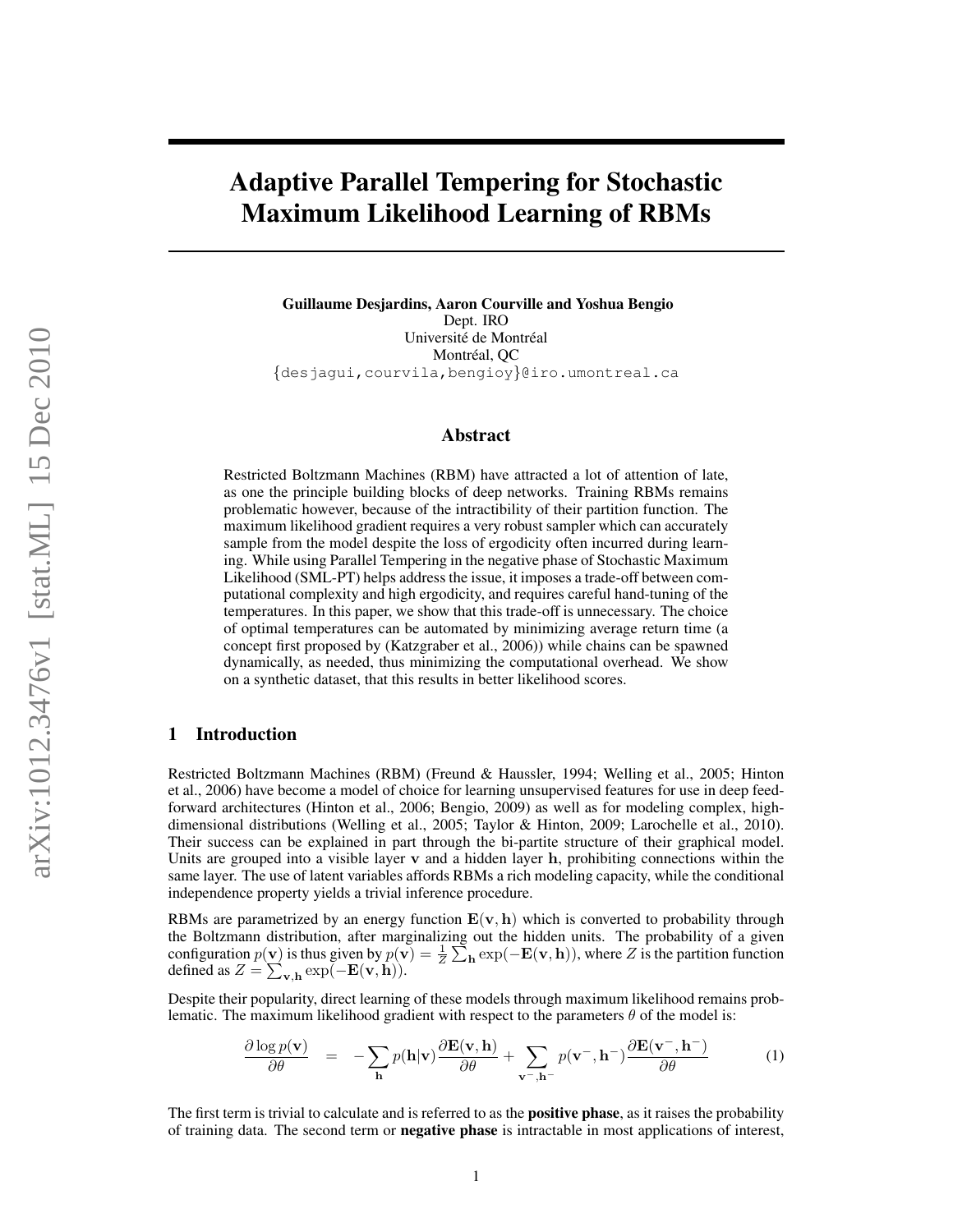as it involves an expectation over  $p(\mathbf{v}, \mathbf{h})$ . Many learning algorithms have been proposed in the literature to address this issue:

- Contrastive Divergence (CD) (Hinton, 1999; Hinton, 2002) replaces the expectation with a finite set of negative samples, which are obtained by running a short Markov chain initialized at positive training examples. This yields a biased, but low-variance gradient which has been shown to work well as a feature extractor for deep networks such as the Deep Belief Network (Hinton et al., 2006).
- Stochastic Maximum Likelihood (SML) or Persistent Contrastive Divergence (PCD) (Younes, 1998; Tieleman, 2008) on the other hand, relies on a persistent Markov chain to sample the negative particles. The chain is run for a small number of steps between consecutive model updates, with the assumption that the Markov chain will stay close to its equilibrium distribution as the parameters evolve. Learning actually encourages this process, in what is called the "fast-weight effect" (Tieleman & Hinton, 2009).
- Ratio Matching and Score Matching (Hyvärinen, 2005; Hyvärinen, 2007) avoid the issue of the partition function altogether by replacing maximum likelihood by another learning principle, based on matching the change in likelihood to that implied by the empirical distribution.

(Marlin et al., 2010) recently compared these algorithms on a variety of tasks and found SML to be the most attractive method when taking computational complexity into account. Unfortunately, these results fail to address the main shortcomings of SML. First, it relies on Gibbs sampling to extract negative samples: a poor choice when sampling from multi-modal distributions. Second, to guarantee convergence, the learning rate must be annealed throughout learning in order to offset the loss of ergodicity  $1$  incurred by the Markov chain due to parameter updates (Younes, 1998; Desjardins et al., 2010). Using tempering in the negative phase of SML (Desjardins et al., 2010; Cho et al., 2010; Salakhutdinov, 2010b; Salakhutdinov, 2010a) appears to address these issues to some extent. By performing a random walk in the joint (configuration, temperature) space, negative particles can escape regions of high probability and travel between disconnected modes. Also, since high temperature chains are inherently more ergodic, the sampler as a whole exhibits better mixing and results in better convergence properties than traditional SML.

Tempering is still no panacea however. Great care must be taken to select the set of temperatures  $\mathcal{T} = \{T_1, ..., T_M; T_1 < T_i < T_M \,\forall i \in [1, M], M \in \mathbb{N}\}\$  over which to run the simulation. Having too few or incorrectly spaced chains can result in high rejection ratios (tempered transition), low return rates (simulated tempering) or low swap rates between neighboring chains (parallel tempering), which all undermine the usefulness of the method. In this work, we show that the choice of  $\tau$  can be automated for parallel tempering, both in terms of optimal temperature spacing, as well as the number of chains to simulate. Our algorithm relies heavily on the work of (Katzgraber et al., 2006), who were the first to show that optimal temperature spacing can be obtained by minimizing the average return time of particles under simulation.

The paper is organized as follows. We start with a brief review of SML, then explore the details behind SML with Parallel Tempering (SML-PT) as described in (Desjardins et al., 2010). Following this, we show how the algorithm of Katzgraber et al. can be adapted to the online gradient setting for use with SML-PT and show how chains can be created dynamically, so as to maintain a given level of ergodicity throughout training. We then proceed to show various results on a complex synthetic dataset.

## 2 SML with Optimized Parallel Tempering

#### 2.1 Parallel Tempered SML (SML-PT)

We start with a very brief review of SML, which will serve mostly to anchor our notation. For details on the actual algorithm, we refer the interested reader to (Tieleman & Hinton, 2009; Marlin et al., 2010). RBMs are parametrized by  $\theta = \{W, b, c\}$ , where  $b_i$  is the *i*-th hidden bias,  $c_j$  the

<sup>&</sup>lt;sup>1</sup>We use the term "ergodicity" rather loosely, to reflect the amount of time required for the states sampled by the Markov chain, to reflect the true expectation we wish to measure.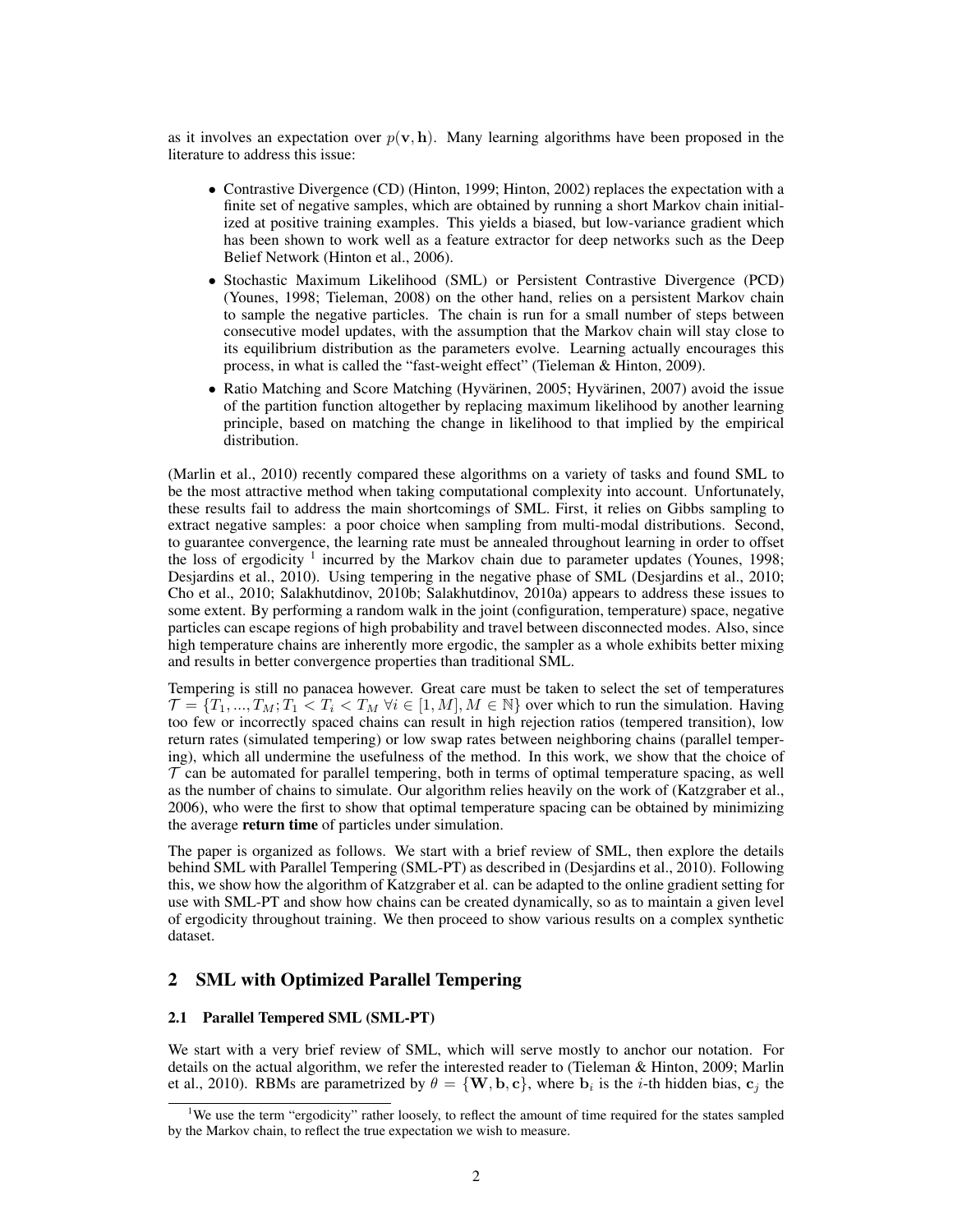j-th visible bias and  $W_{ij}$  is the weight connecting units  $h_i$  to  $v_j$ . They belong to the family of loglinear models whose energy function is given by  $\mathbf{E}(\mathbf{x}) = -\sum_{k} \theta_k \phi_k(\mathbf{x})$ , where  $\phi_k$  are functions associated with each parameter  $\theta_k$ . In the case of RBMs,  $\mathbf{x} = (\mathbf{v}, \mathbf{h})$  and  $\phi(\mathbf{v}, \mathbf{h}) = (\mathbf{h}\mathbf{v}^T, \mathbf{h}, \mathbf{v})$ . For this family of model, the gradient of Equation 1 simplifies to:

$$
\frac{\partial \log p(\mathbf{v})}{\partial \theta} = \mathbb{E}_{p(\mathbf{h}|\mathbf{v})} [\phi(\mathbf{v}, \mathbf{h})] - \mathbb{E}_{p(\mathbf{v}, \mathbf{h})} [\phi(\mathbf{v}, \mathbf{h})]. \tag{2}
$$

As was mentioned previously, SML approximates the gradient by drawing negative phase samples (i.e. to estimate the second expectation) from a persistent Markov chain, which attempts to track changes in the model. If we denote the state of this chain at timestep t as  $v_t^-$  and the i-th training example as  $\mathbf{v}^{(i)}$ , then the stochastic gradient update follows  $\phi(\mathbf{v}^{(i)}, \tilde{\mathbf{h}}) - \phi(\tilde{\mathbf{v}}_{t+k}^-, \tilde{\mathbf{h}}_{t+k}^-)$ , where  $\tilde{\mathbf{h}} = \mathbb{E}[\mathbf{h}|\mathbf{v} = \mathbf{v}^{(i)}]$ , and  $\tilde{\mathbf{v}}_{t+k}$  is obtained after k steps of alternating Gibbs starting from state  $\mathbf{v}_t^$ and  $\tilde{\mathbf{h}}_{t+k}^- = \mathbb{E}[\mathbf{h}|\mathbf{v} = \mathbf{v}_{t+k}^-].$ 

Training an RBM using SML-PT maintains the positive phase as is. During the negative phase however, we create and sample from an an extended set of M persistent chains,  $\{p_{\beta_i}(\mathbf{v},\mathbf{h})|i \in$  $[1, M], \beta_i \ge \beta_j \iff i < j$ . Here each  $p_{\beta_i}(\mathbf{v}, \mathbf{h}) = \frac{\exp(-\beta_i \mathbf{E}(\mathbf{x}))}{Z(\beta_i)}$  represents a smoothed version of the distribution we wish to sample from, with the inverse temperature  $\beta_i = 1/T_i \in [0, 1]$ controlling the degree of smoothing. Distributions with small  $\beta$  values are easier to sample from as they exhibit greater ergodicity.

After performing k Gibbs steps for each of the  $M$  intermediate distributions, cross-temperature state swaps are proposed between neighboring chains using a Metropolis-Hastings-based swap acceptance criterion. If we denote by  $x_i$  the joint state (visible and hidden) of the *i*-th chain, the swap acceptance ratio  $r_i$  for swapping chains  $(i,i + 1)$  is given by:

$$
r_i = \max(1, \frac{p_{\beta_i}(\mathbf{x}_{i+1})p_{\beta_{i+1}}(\mathbf{x}_i)}{p_{\beta_i}(\mathbf{x}_i)p_{\beta_{i+1}}(\mathbf{x}_{i+1})})
$$
(3)

Although one might reduce variance by using free-energies to compute swap ratios, we prefer using energies as the above factorizes nicely into the following expression:

$$
r_i = \exp((\beta_i - \beta_{i+1}) \cdot (\mathbf{E}(\mathbf{x}_i) - \mathbf{E}(\mathbf{x}_{i+1}))),
$$
\n(4)

While many swapping schedules are possible, we use the Deterministic Even Odd algorithm (DEO) (Lingenheil et al., 2009), described below.

#### 2.2 Return Time and Optimal Temperatures

Conventional wisdom for choosing the optimal set  $\mathcal T$  has relied on the "flat histogram" method which selects the parameters  $\beta_i$  such that the pair-wise swap ratio  $r_i$  is constant and independent of the index  $i$ . Under certain conditions (such as when sampling from multi-variate Gaussian distributions), this can lead to a geometric spacing of the temperature parameters (Neal, 1994). (Behrens et al., 2010) has recently shown that geometric spacing is actually optimal for a wider family of distributions characterized by  $\mathbb{E}_{\beta}(\mathbf{E}(x)) = K_1/\overline{\beta} + \overline{K}_2$ , where  $\mathbb{E}_{\beta}$  denotes the expectation over inverse temperature and  $K_1, K_2$  are arbitrary constants.

Since this is clearly not the case for RBMs, we turn to the work of (Katzgraber et al., 2006) who propose a novel measure for optimizing  $\mathcal T$ . Their algorithm directly maximizes the ergodicity of the sampler by minimizing the time taken for a particle to perform a round-trip between  $\beta_1$  and  $\beta_M$ . This is defined as the average "return time"  $\tau_{rt}$ . The benefit of their method is striking: temperatures automatically pool around phase transitions, causing spikes in local exchange rates and maximizing the "flow" of particles in temperature space.

The algorithm works as follows. For  $N_s$  sampling updates:

• assign a label to each particle: those swapped into  $\beta_1$  are labeled as "up" particles. Similarly, any "up" particle swapped into  $\beta_M$  becomes a "down" particle.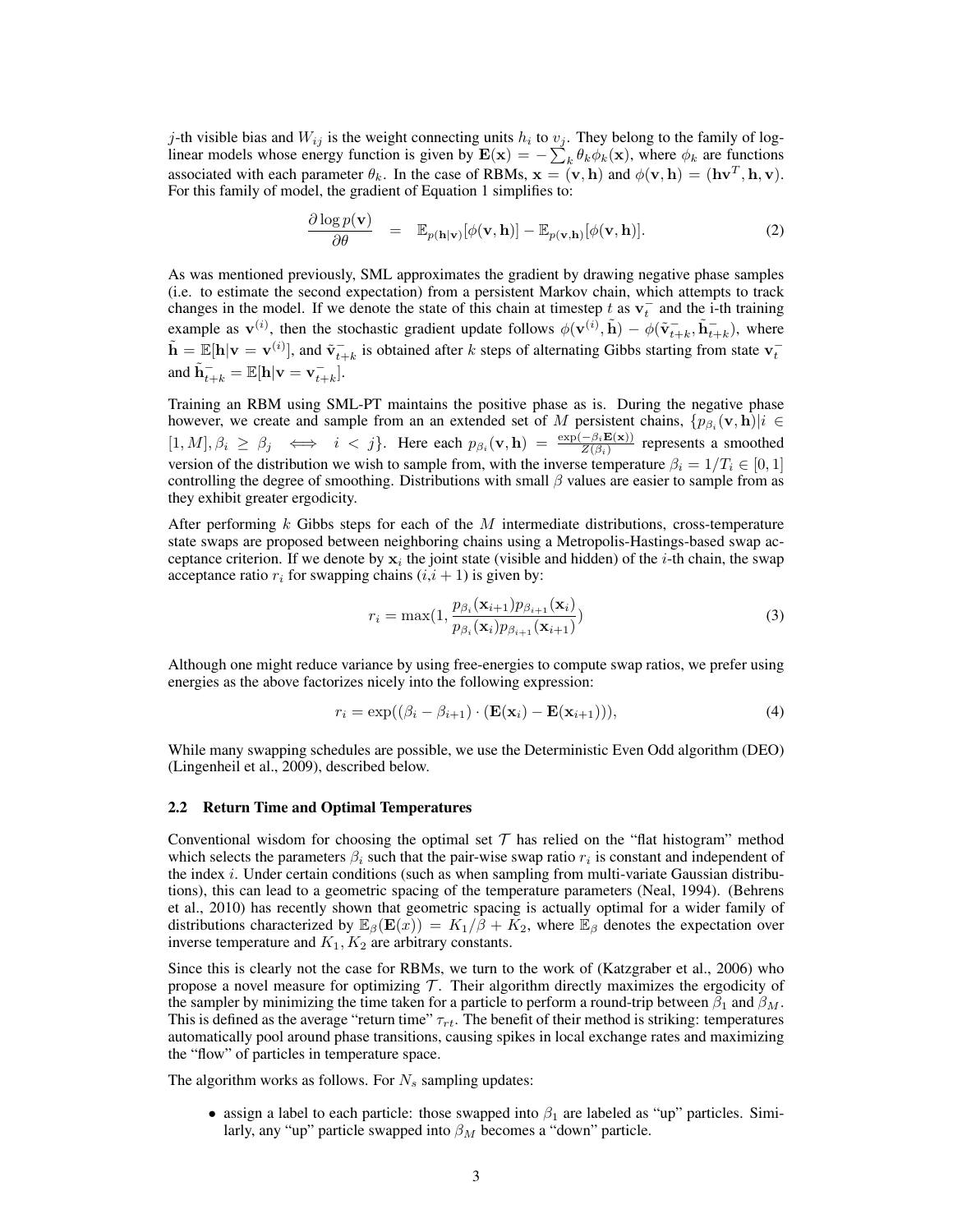- after each swap proposal, update the histograms  $n_u(i)$ ,  $n_d(i)$ , counting the number of "up" and "down" particles for the Markov chain associated with  $\beta_i$ .
- define  $f_{up}(i) = \frac{n_u(i)}{n_u(i) + n_d(i)}$ , the fraction of "up"-moving particles at  $\beta_i$ . By construction, notice that  $f_{up}(\beta_1) = 1$  and  $f_{up}(\beta_M) = 0$ .  $f_{up}$  thus defines a probability distribution of "up" particles in the range  $[\beta_1, \beta_M]$ .
- The new inverse temperature parameters  $\beta'$  are chosen as the ordered set which assigns equal probability mass to each chain. This yields an  $f_{up}$  curve which is linear in the chain index.

The above procedure is applied iteratively, each time increasing  $N_s$  so as to fine-tune the  $\beta_i$ 's. To monitor return time, we can simply maintain a counter  $\tau_i$  for each particle  $x_i$ , which is (1) incremented at every sampling iteration and (2) reset to 0 whenever  $x_i$  has label "down" and is swapped into  $\beta_1$ . A lower-bound for return time is then given by  $\hat{\tau}_{rt} = \sum_{i=0}^{M} \tau_i$ .

#### 2.3 Optimizing  $T$  while Learning

#### 2.3.1 Online Beta Adaptation

While the above algorithm exhibits the right properties, it is not very well suited to the context of learning. When training an RBM, the distribution we are sampling from is continuously changing. As such, one would expect the optimal set  $\mathcal T$  to evolve over time. We also do not have the luxury of performing  $N_s$  sampling steps after each gradient update.

Our solution is simple: the histograms  $n_u$  and  $n_d$  are updated using an exponential moving average, whose time constant is in the order of the return time  $\hat{\tau}_{rt}$ . Using  $\hat{\tau}_{rt}$  as the time constant is crucial as it allows us to maintain flow statistics at the proper timescale. If an "up" particle reaches the  $i$ -th chain, we update  $n_u(i)$  as follows:

$$
n_u^{t+1}(i) = n_u^t(i)(1 - 1/\hat{\tau}_{rt}^t) + 1/\hat{\tau}_{rt}^t,\tag{5}
$$

where  $\hat{\tau}_{rt}^t$  is the estimated return time at time t.

Using the above, we can estimate the set of optimal inverse temperatures  $\beta_i'$ . Beta values are updated by performing a step in the direction of the optimal value:  $\beta_i^{t+1} = \beta_i^t + \mu(\beta_i' - \beta_i^t)$ , where  $\mu$  is a learning rate on  $\beta$ . The properties of (Katzgraber et al., 2006) naturally enforce the ordering constraint on the  $\beta_i$ 's.

#### 2.3.2 Choosing M and  $\beta_M$

Another important point is that (Katzgraber et al., 2006) optimizes the set  $\mathcal T$  while keeping the bounds  $\beta_1$  and  $\beta_M$  fixed. While  $\beta_1 = 1$  is a natural choice, we expect the optimal  $\beta_M$  to vary during learning. For this reason, we err on the side of caution and use  $\beta_M = 0$ , relying on a chain spawning process to maintain sufficiently high swap rates between neighboring parallel chains. Spawning chains as required by the sampler should therefore result in increased stability, as well as computational savings.

(Lingenheil et al., 2009) performed an interesting study where they compared the round trip rate  $1/\tau_{rt}$  to the average swap rate measured across all chains. They found that the DEO algorithm, which alternates between proposing swaps between chains  $\{(i, i+1); \forall$  even i} followed by  $\{(i, i+1)\}$ 1);  $\forall$  odd *i*}), gave rise to a concave function with a broad maximum around an average swap rate of  $\bar{r} = \sum_i r_i \approx 0.4$ 

Our temperature adaptation therefore works in two phases:

- 1. The algorithm of Katzgraber et. al is used to optimize  $\{\beta_i; 1 \lt i \lt M\}$ , for a fixed M.
- 2. Periodically, a chain is spawned whenever  $\bar{r} < \bar{r}_{min}$ , a hyper-parameter of the algorithm.

Empirically, we have observed increased stability when the index  $j$  of the new chain is selected such that  $j = \mathrm{argmax}_{i}(|f_{up}(i) - f_{up}(i+1)|), i \in [1, M-1]$ . To avoid a long burn-in period, we initialize the new chain with the state of the  $(j + 1)$ -th chain and choose its inverse temperature as the mean  $(\beta_j + \beta_{j+1})/2$ . A small but fixed burn-in period allows the system to adapt to the new configuration.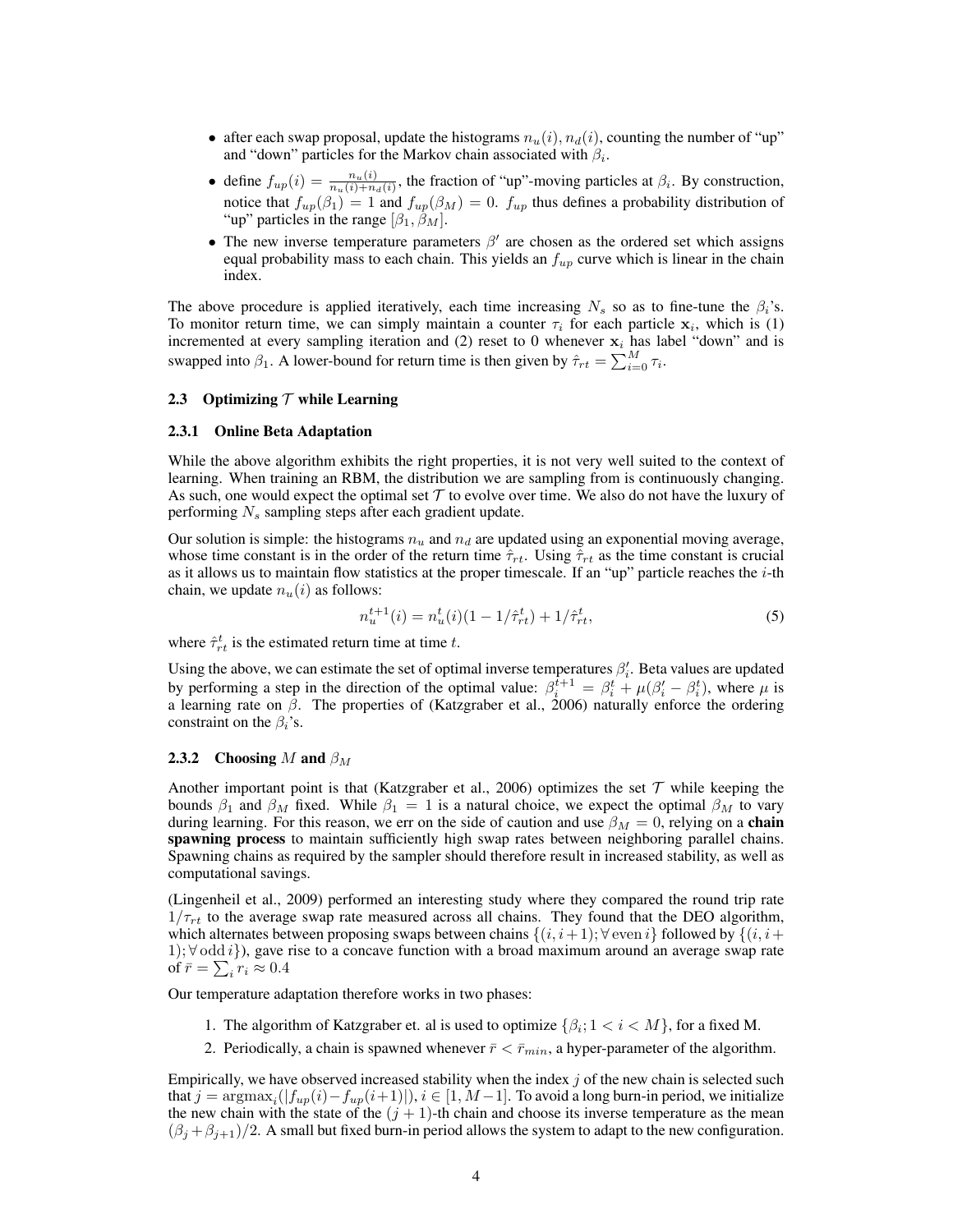# 3 Results and Discussion

We evaluate our adaptive SML-PT algorithm (SML-APT) on a complex, synthetic dataset. This dataset is heavily inspired from the one used in (Desjardins et al., 2010) and was specifically crafted to push the limits of the algorithm.

It is an online dataset of 28x28 binary images, where each example is sampled from a mixture model with probability density function  $f_X(x) = \sum_{m=1}^5 w_m f_{Y_m}(x)$ . Our dataset thus consists of 5 mixture components whose weights  $w_m$  are sampled uniformly in the unit interval and normalized to one. Each mixture component  $Y_m$  is itself a random 28x28 binary image, whose pixels are independent random variables having a probability  $p<sub>m</sub>$  of being flipped. From the point of view of a sampler performing a random walk in image space,  $p_m$  is inversely proportional to the difficulty of finding the mode in question. The complexity of our synthetic dataset comes from our particular choice of  $w_m$  and  $p_m$ . <sup>2</sup> Large  $w_m$  and small  $p_m$  lead to modes which are difficult to sample and in which a Gibbs sampler would tend to get trapped. Large  $p_m$  values on the other hand will tend to intercept "down" moving particles and thus present a challenge for parallel tempering.

Figure 1(a) compares the results of training a 10 hidden unit RBM, using standard SML, SML-PT with  $\{10, 20, 50\}$  parallel chains and our new SML-APT algorithm. We performed  $10^5$  updates (followed by  $2 \cdot 10^4$  steps of sampling) with mini-batches of size 5 and tested learning rates in  $\{10^{-3}, 10^{-4}\}, \beta$  learning rates in  $\{10^{-3}, 10^{-4}, 10^{-5}\}.$  For each algorithm, we show the results for the best performing hyper-parameters, averaging over 5 different runs. Results are plotted with respect to computation time to show the relative computational cost of each algorithm.



Figure 1: (a) Comparison of training likelihood as a function of time for standard SML, SML-PT with 10/20/50 chains and the proposed SML-APT (initialized with 10 chains). SML-APT adapts the temperature set  $\mathcal{T} = \{T_1, ..., T_M; T_1 < T_i < T_M\}$  to minimize round trip time between chains  $T_1$  and  $T_M$ , and modifies the number of chains M to maintain a minimal average swap rate. The resulting sampler exhibits greater ergodicity and yields better likelihood scores than standard SML and SML-PT, without requiring a careful hand-tuning of  $\mathcal T$ . (b) Average return time of each algorithm. SML-APT successfully minimizes this metric resulting in a return time similar to SML-PT 10, while still outperforming SML-PT 50 in terms of likelihood. Errors bars represent standard error on the mean.

As we can see, standard SML fails to learn anything meaningful: the Gibbs sampler is unable to cope with the loss in ergodicity and the model diverges. SML-PT on the other hand performs much better. Using more parallel chains in SML-PT consistently yields a better likelihood score, as well as reduced variance. This seems to confirm that using more parallel chains in SML-PT increases the ergodicity of the sampler. Finally, SML-APT outperforms all other methods. As we will see in Figure 2, it does so using only 20 parallel chains. Unfortunately, the computational cost seems similar to 50 parallel chains. We hope this can be reduced to the same cost as SML-PT with 20

 $^{2}w = [0.3314, 0.2262, 0.0812, 0.0254, 0.3358]$  and  $p = [0.0001, 0.0137, 0.0215, 0.0223, 0.0544]$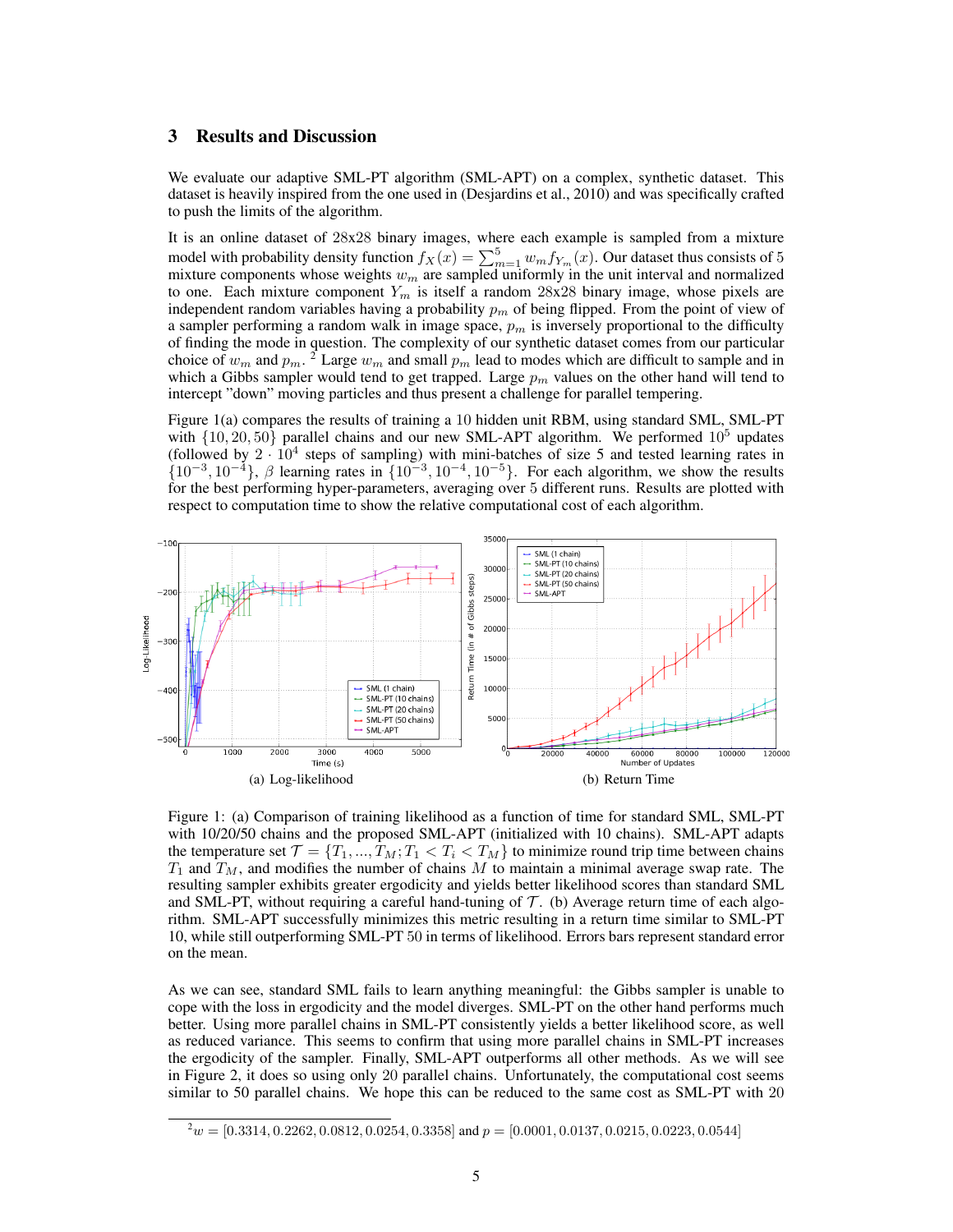chains in the near future. Also interesting to note, while the variance of all methods increase with training time, SML-APT seems immune to this issue.

We now compare the various metrics being optimized by our adaptive algorithm. Figure 1(b) shows the average return time for each of the algorithms. We can see that SML-APT achieves a return time which is comparable to SML-PT with 10 chains, while achieving a better likelihood score than SML-PT 50.

We now select the best performing seeds for SML-PT with 50 chains and SML-APT, and show in Figure 2, the resulting  $f_{up}(i)$  curves obtained at the end of training.



Figure 2: Return time is minimized by tagging each particle with a label: "up" if the particle visited  $T_1$  more recently than  $T_M$  and "down" otherwise. Histograms  $n_u(i)$  and  $n_d(i)$  track the number of up/down particles at each temperature  $T_i$ . Temperatures are modified such that the ratio  $f_{up}(i)$  =  $n_u(i)/(n_u(i) + n_d(i))$  is linear in the index i. (a)  $f_{up}$  curve obtained with SML-APT, as a function of temperature index (blue) and inverse temperature (red). SML-APT achieves a linear  $f_{up}$  in the temperature index i. (b) Typical  $f_{up}$  curve obtained with SML-PT (here using 50 chains).  $f_{up}$  is not linear in the index  $i$ , which translates to larger return times as shown in Fig. 1(b).

The blue curve plots  $f_{up}$  as a function of beta index, while the red curves plots  $f_{up}$  as a function of β. We can see that SML-APT results in a more or less linear curve for  $f_{up}(i)$ , which is not the case for SML-PT. In Figure 3(a) we can see the effect on the pair-wise swap statistics  $r_i$ . As reported in (Katzgraber et al., 2006), optimizing  $\mathcal T$  to maintain a linear  $f_{up}$  leads to temperatures pooling around the bottleneck. In comparison, SML-PT fails to capture this phenomenon regardless of whether it uses 20 or 50 parallel chains (figures  $3(b)-3(c)$ ).



Figure 3: Pairwise swap statistics obtained after  $10<sup>5</sup>$  updates. Minimizing return time causes SML-APT to pool temperatures around bottlenecks, achieving large swap rates (0.9) around bottenecks with relatively few chains. SML-PT on the other hand results in a much flatter distribution, requiring around 50 chains to reach swap rates close to 0.8.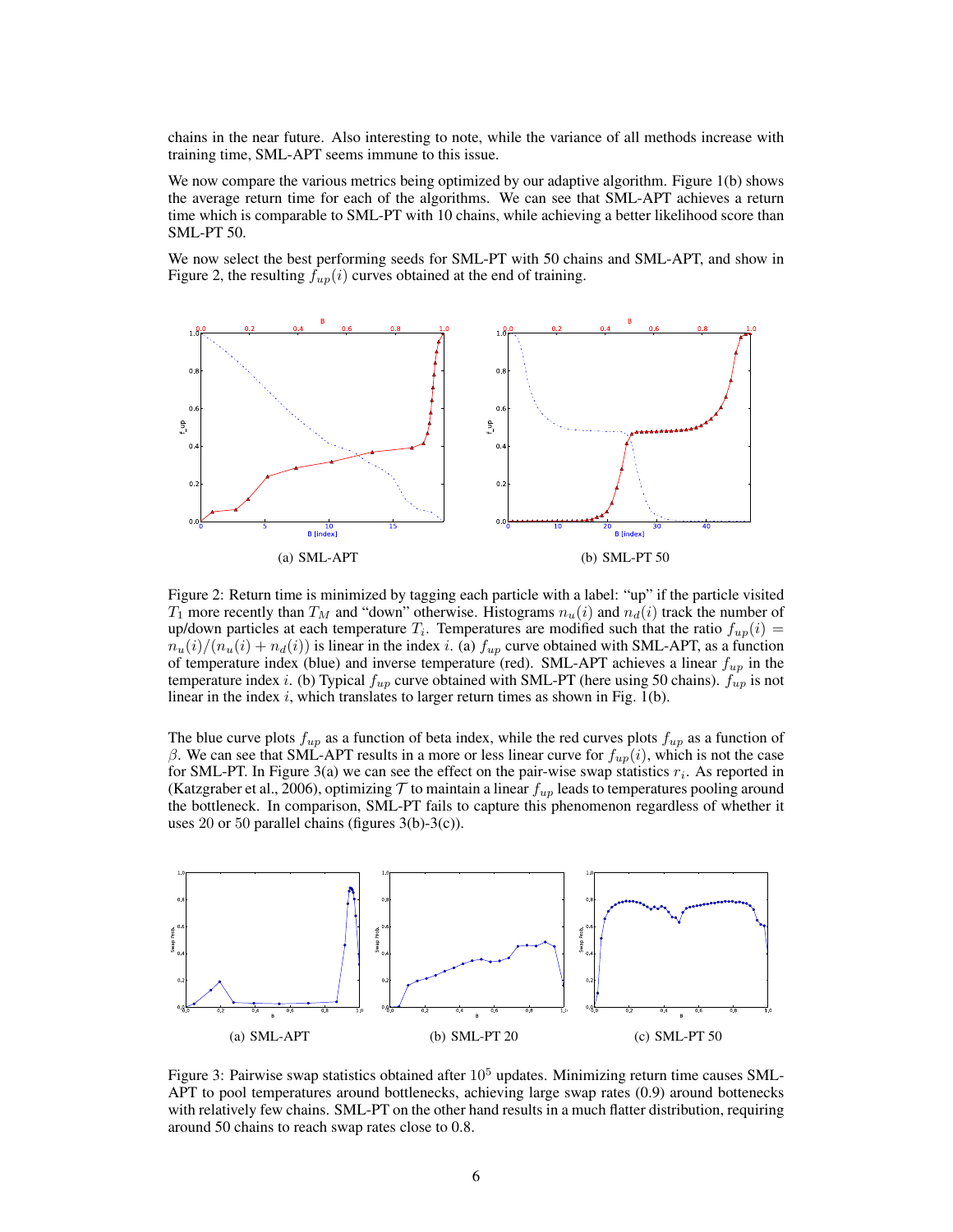Finally, Figure 4 shows the evolution of the inverse temperature parameters throughout learning. We can see that the position of the bottleneck in temperature space changes with learning. As such, a manual tuning of temperatures would be hopeless in achieving optimal return times.



Figure 4: Graphical depiction of the set  $\{\beta_i; i \in [1, M]\}$ , of inverse temperature parameters used by SML-APT during learning. Temperatures pool around a bottleneck to minimize return time, while new chains are spawned to maintain a given average swap rate. Note that the last 20k updates actually correspond to a pure sampling phase (i.e. a learning rate of 0).

## 4 Conclusion

We have introduced a new adaptive training algorithm for RBMs, which we call Stochastic Maximum Likelihood with Adaptive Parallel Tempering (SML-APT). It leverages the benefits of PT in the negative phase of SML, but adapts and spawns new temperatures so as to minimize return time. The resulting negative phase sampler thus exhibits greater ergodicity. Using a synthetic dataset, we have shown that this can directly translate to a better and more stable likelihood score. In the process, SML-APT also greatly reduces the number of hyper-parameters to tune: temperature set selection is not only automated, but optimal. The end-user is left with very few dials: a standard learning rate on  $\beta_i$  and a minimum average swap rate  $\bar{r}_{min}$  below which to spawn.

Much work still remains. In terms of computational cost, we would like a model trained with SML-APT and resulting in M chains, to always be upper-bounded by SML-PT initialized with M chains. Obviously, the above experiments should also be repeated with larger RBMs on natural datasets, such as MNIST or Caltech Silhouettes.<sup>3</sup>.

#### Acknowledgments

The authors acknowledge the support of the following agencies for research funding and computing support: NSERC, Compute Canada and CIFAR. We would also like to thank the developers of Theano<sup>4</sup>, for developing such a powerful tool for scientific computing, especially gradient-based learning.

## References

Behrens, G., Friel, N., & Hurn, M. (2010). Tuning Tempered Transitions. *ArXiv e-prints*.

Bengio, Y. (2009). Learning deep architectures for AI. *Foundations and Trends in Machine Learning*, *2*, 1–127. Also published as a book. Now Publishers, 2009.

<sup>3</sup> http://people.cs.ubc.ca/ bmarlin/data/index.shtml

<sup>4</sup> http://deeplearning.net/software/theano/